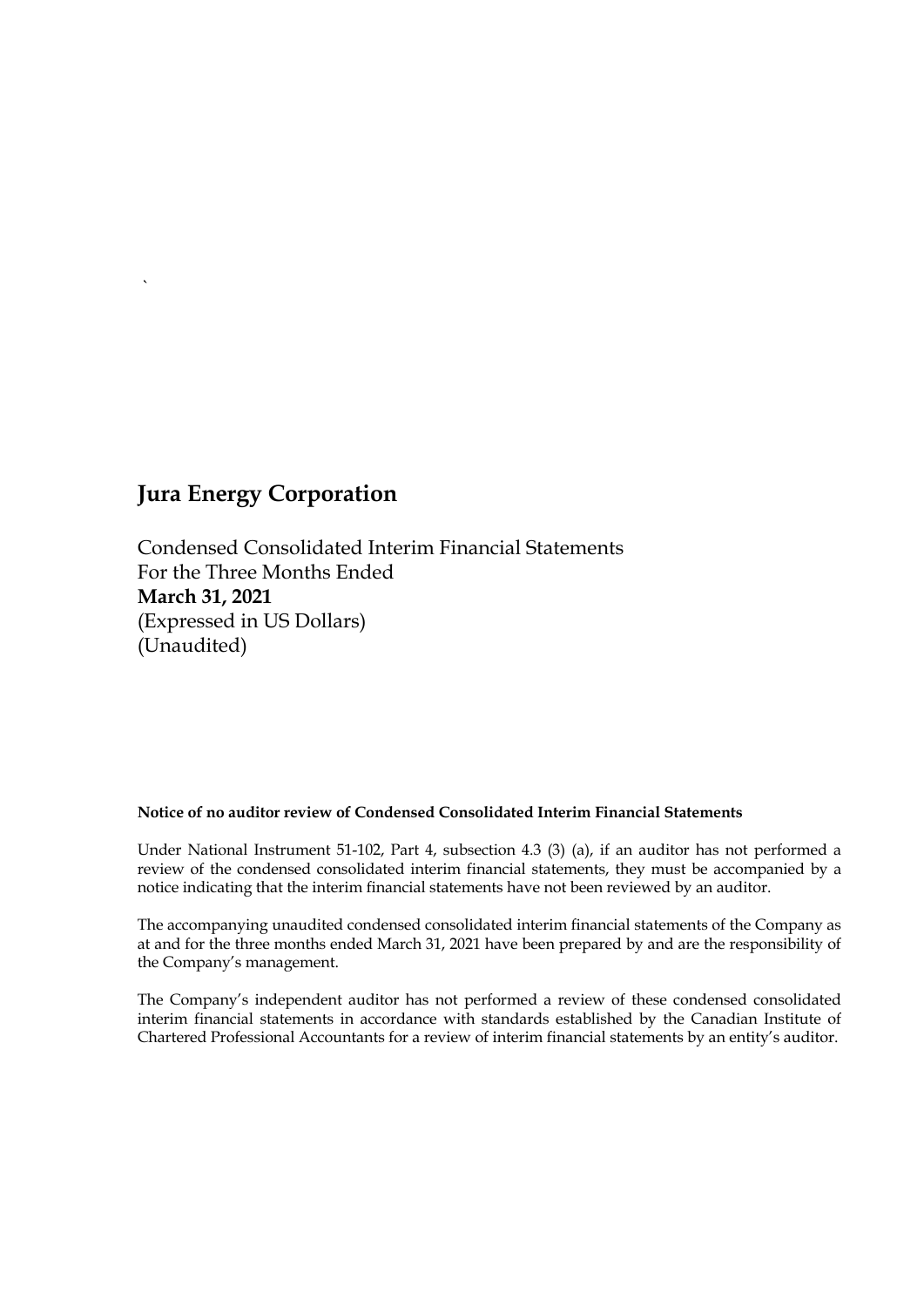Condensed Consolidated Interim Statements of Financial Position

**As at March 31, 2021 (Unaudited)**

(Expressed in US Dollars)

|                                            | March<br>31, 2021<br>\$ | December<br>31, 2020<br>\$ |
|--------------------------------------------|-------------------------|----------------------------|
| Assets                                     |                         |                            |
| Current assets                             |                         |                            |
| Cash and cash equivalents                  | 438,403                 | 2,629,558                  |
| Restricted cash                            | 1,880,087               | 512,325                    |
| Accounts and other receivables (note 4)    | 12,889,436              | 12,162,705                 |
|                                            | 15,207,926              | 15,304,588                 |
| Non-current assets                         |                         |                            |
| Property, plant and equipment (note 5)     | 44,440,578              | 45,000,962                 |
| Exploration and evaluation assets (note 6) | 3,440,888               | 3,317,483                  |
| Long-term receivables                      | 299,865                 | 284,048                    |
| <b>Total assets</b>                        | 63,389,257              | 63,907,081                 |
| Liabilities and Shareholders' Equity       |                         |                            |
| <b>Current liabilities</b>                 |                         |                            |
| Accounts payable and accrued liabilities   | 15,747,941              | 14,487,980                 |
| Borrowings (note 7)                        | 3,143,137               | 2,195,077                  |
| Amounts due to related parties (note 8)    | 4,125,889               | 3,968,181                  |
|                                            | 23,016,967              | 20,651,238                 |
| Non-current liabilities                    |                         |                            |
| Borrowings (note 7)                        | 9,781,543               | 10,121,739                 |
| Amounts due to related parties (note 8)    | 4,152,722               | 7,489,109                  |
| Deferred tax liability - net               | 3,482,737               | 3,388,616                  |
| Asset retirement obligation (note 10)      | 4,405,197               | 4,358,575                  |
| <b>Total liabilities</b>                   | 44,839,166              | 46,009,277                 |
| Shareholders' equity                       |                         |                            |
| Share capital (note 11)                    | 65,203,045              | 65,203,045                 |
| Contributed surplus (note 11)              | 417,137                 | 412,264                    |
| Warrants                                   | 140,265                 | 140,265                    |
| Accumulated deficit                        | (47,210,356)            | (47,857,770)               |
| Total shareholders' equity                 | 18,550,091              | 17,897,804                 |
| Total equity and liabilities               | 63,389,257              | 63,907,081                 |
|                                            |                         |                            |

**Going concern** (note 2) **Contingencies and commitments** (note 12)

APPROVED ON BEHALF OF THE BOARD OF DIRECTORS

*Muhammad Nadeem Farooq CEO and Director*

*"Signed" "Signed" Stephen C. Smith Director*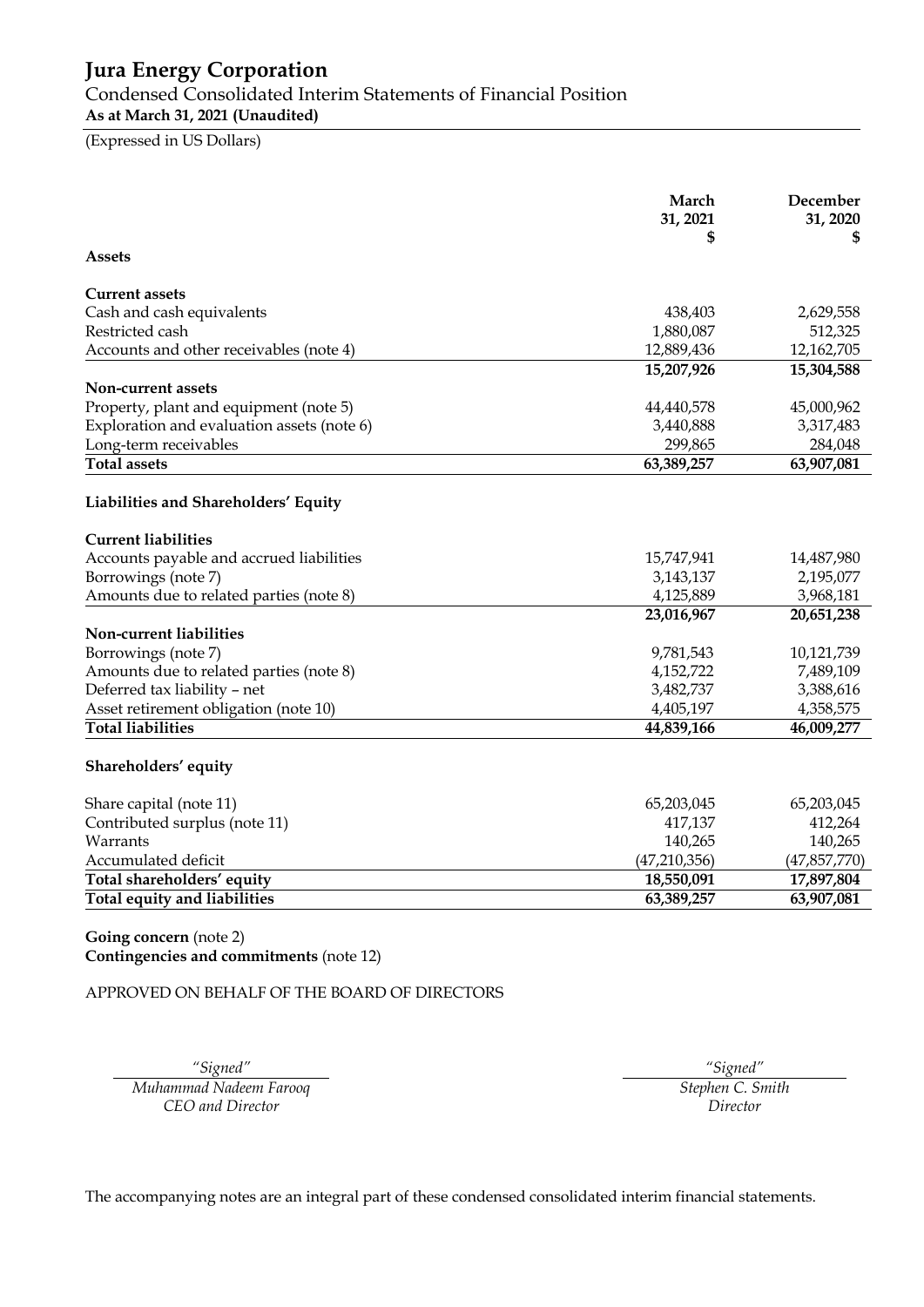Condensed Consolidated Interim Statements of Comprehensive Income / (Loss) **For the three months ended March 31, 2021 (Unaudited)**

(Expressed in US Dollars)

|                                                                                             | March<br>31, 2021<br>\$ | March<br>31, 2020<br>\$ |
|---------------------------------------------------------------------------------------------|-------------------------|-------------------------|
| Net revenue                                                                                 | 4,974,496               | 3,073,597               |
| Cost of production (note 13)                                                                | (2,072,840)             | (1,407,536)             |
| Gross profit                                                                                | 2,901,656               | 1,666,061               |
| <b>Expenses</b>                                                                             |                         |                         |
| General and administrative expenses (note 14)                                               | (483, 844)              | (427, 292)              |
| Impairment of oil and gas properties (note 5)                                               |                         | (750,000)               |
| Other income                                                                                |                         | 6,402                   |
| <b>Operating profit</b>                                                                     | 2,417,812               | 495,171                 |
| Exchange (loss) / gain - net                                                                | (1,033,634)             | 764,260                 |
| Finance costs (note 15)                                                                     | (642, 643)              | (910, 202)              |
| Profit before income tax                                                                    | 741,535                 | 349,229                 |
| Income tax                                                                                  | (94, 121)               | (573, 872)              |
| Total comprehensive income / (loss) for the period                                          | 647,414                 | (224, 643)              |
| <b>Earnings / (loss) per share (note 16)</b><br>Basic and diluted<br>Going concern (note 2) | 0.01                    | (0.00)                  |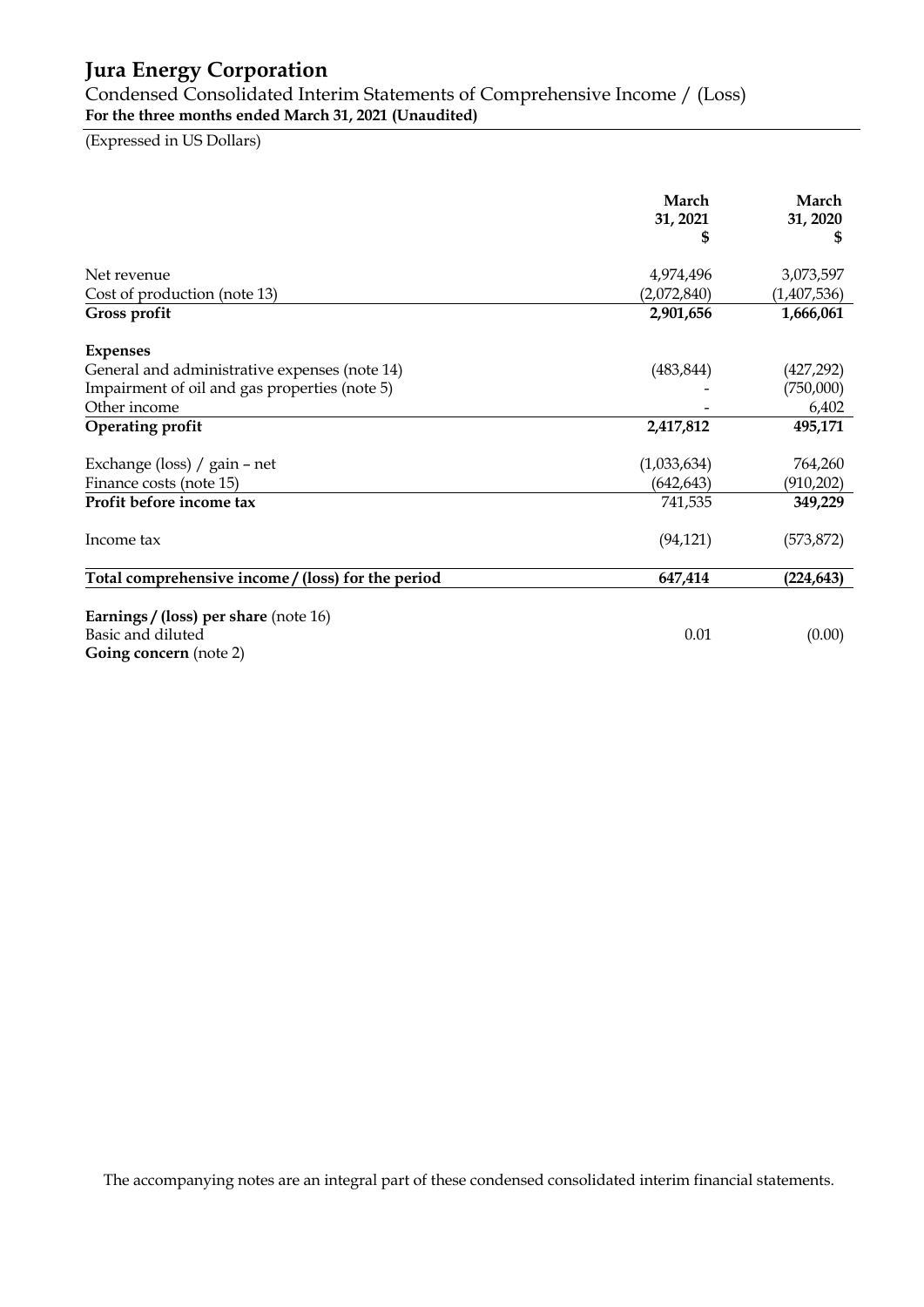## Condensed Consolidated Interim Statements of Cash Flows

**For the three months ended March 31, 2021 (Unaudited)**

(Expressed in US Dollars)

|                                                                   | March<br>31, 2021<br>\$ | March<br>31, 2020<br>5 |
|-------------------------------------------------------------------|-------------------------|------------------------|
| Cash provided by / (used in)                                      |                         |                        |
| <b>Operating activities</b>                                       |                         |                        |
| Profit before tax for the period                                  | 741,535                 | 349,229                |
| Adjustments for:                                                  |                         |                        |
| Impairment of oil and gas properties (note 5)                     |                         | 750,000                |
| Depletion of oil and gas properties (note 13)                     | 1,251,043               | 677,144                |
| Depreciation of other operating assets (note 14)                  | 7,355                   | 8,967                  |
| Accrued finance costs on:                                         |                         |                        |
| Amounts due to related parties (note 15)                          | 254,572                 | 387,811                |
| Borrowings (note 15)<br>-                                         | 341,449                 | 486,559                |
| Accretion on asset retirement obligation (note 15)                | 46,622                  | 17,499                 |
| Stock-based compensation (note 11)                                | 4,873                   | 5,164                  |
| Other income                                                      |                         | (6,402)                |
| Net unrealized exchange loss / (gain) on borrowings and amounts   |                         |                        |
| due to related parties                                            | 765,570                 | (696,750)              |
| Funds flow                                                        | 3,413,019               | 1,979,221              |
| Changes in working capital                                        |                         |                        |
| Increase in accounts and other receivables                        | (726, 731)              | (931,600)              |
| Increase / (decrease) in accounts payable and accrued liabilities | 1,259,961               | (1,498,521)            |
| (Increase) / decrease in restricted cash                          | (1,367,762)             | 326,520                |
| Net cash generated from / (used in) operating activities          | 2,578,487               | (124, 380)             |
| <b>Investing activities</b>                                       |                         |                        |
| Property, plant and equipment                                     | (698, 014)              | (2,909,471)            |
| Proceeds from disposal of property, plant and equipment           |                         | 48,250                 |
| Exploration and evaluation assets                                 | (123, 405)              | (117, 112)             |
| Changes in long-term receivables                                  | (15, 817)               | (20, 303)              |
| Net cash used in investing activities                             | (837, 236)              | (2,998,636)            |
|                                                                   |                         |                        |
| <b>Financing activities</b>                                       |                         |                        |
| Amounts due to related parties - repayment                        | (3,353,689)             | (2,636,261)            |
| Borrowings - proceeds                                             |                         | 9,826,138              |
| Borrowings - repayment                                            | (4,958)                 | (3,726,048)            |
| Finance costs paid                                                | (573, 759)              | (241, 278)             |
| generated from financing activities<br>Net cash (used in) /       | (3,932,406)             | 3,222,551              |
| Net (decrease) / increase in cash and cash equivalents            | (2, 191, 155)           | 99,535                 |
| Cash and cash equivalents at beginning of the period              | 2,629,558               | 581,686                |
| Cash and cash equivalents at end of the period                    | 438,403                 | 681,221                |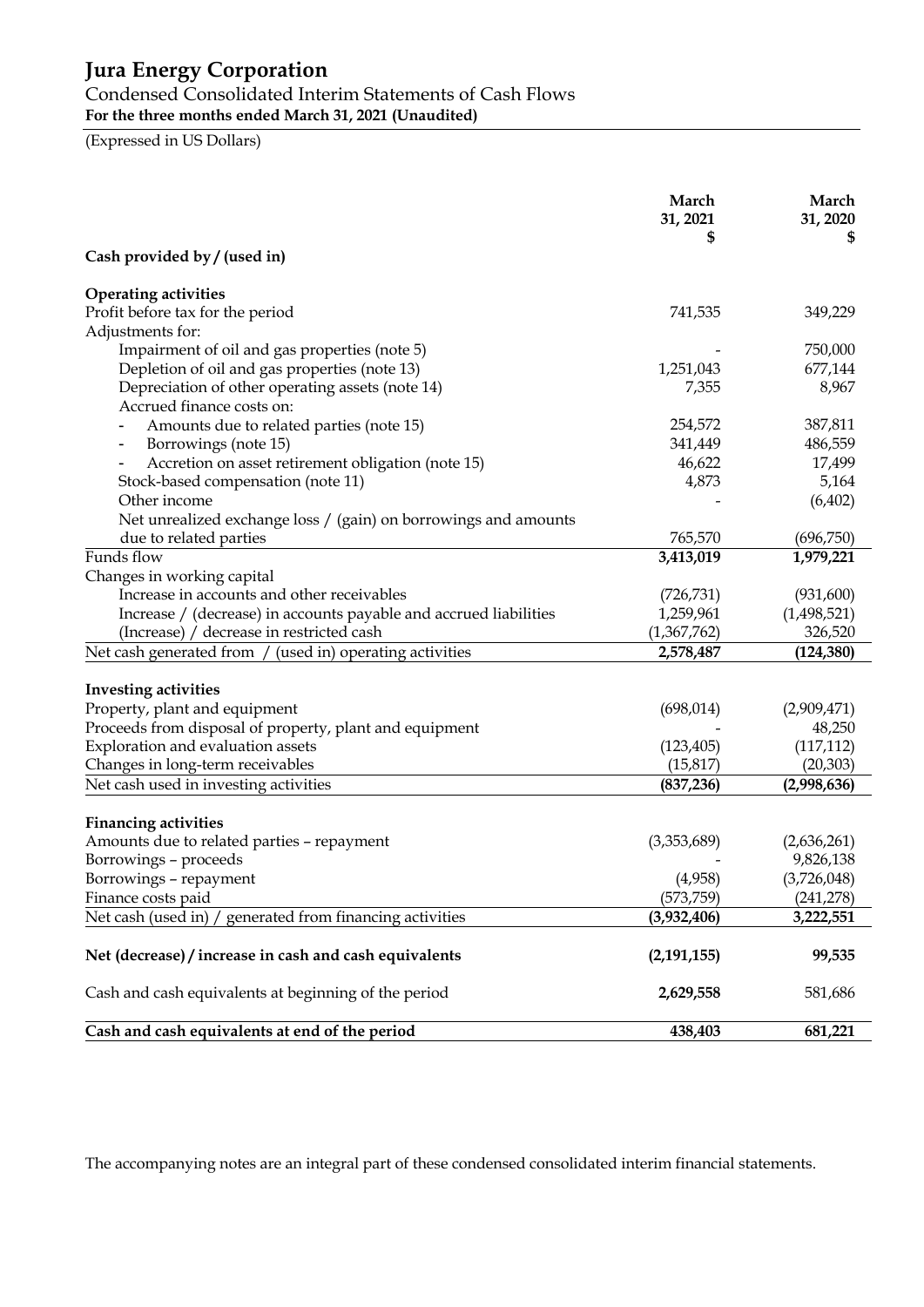Condensed Consolidated Interim Statements of Changes in Equity **For the three months ended March 31, 2021 (Unaudited)**

(Expressed in US Dollars)

|                                    | Number<br>of shares | <b>Share</b><br>capital<br>S | Contributed<br>surplus | Warrants<br>л | Accumulated<br>deficit | <b>Total</b><br>\$ |
|------------------------------------|---------------------|------------------------------|------------------------|---------------|------------------------|--------------------|
| <b>Balance at January 1, 2020</b>  | 69,076,328          | 65,203,045                   | 390,107                | 140,265       | (51, 711, 089)         | 14,022,328         |
| Net loss for the period            |                     |                              |                        |               | (224, 643)             | (224, 643)         |
| Stock-based compensation (note 11) |                     | $\overline{\phantom{a}}$     | 5,164                  |               |                        | 5,164              |
| Balance at March 31, 2020          | 69,076,328          | 65,203,045                   | 395,271                | 140,265       | (51, 935, 732)         | 13,802,849         |
| Balance at January 1, 2021         | 69,076,328          | 65,203,045                   | 412,264                | 140,265       | (47, 857, 770)         | 17,897,804         |
| Net profit for the period          |                     |                              |                        |               | 647,414                | 647,414            |
| Stock-based compensation (note 11) |                     | $\overline{\phantom{m}}$     | 4,873                  |               |                        | 4,873              |
| Balance at March 31, 2021          | 69,076,328          | 65,203,045                   | 417,137                | 140,265       | (47,210,356)           | 18,550,091         |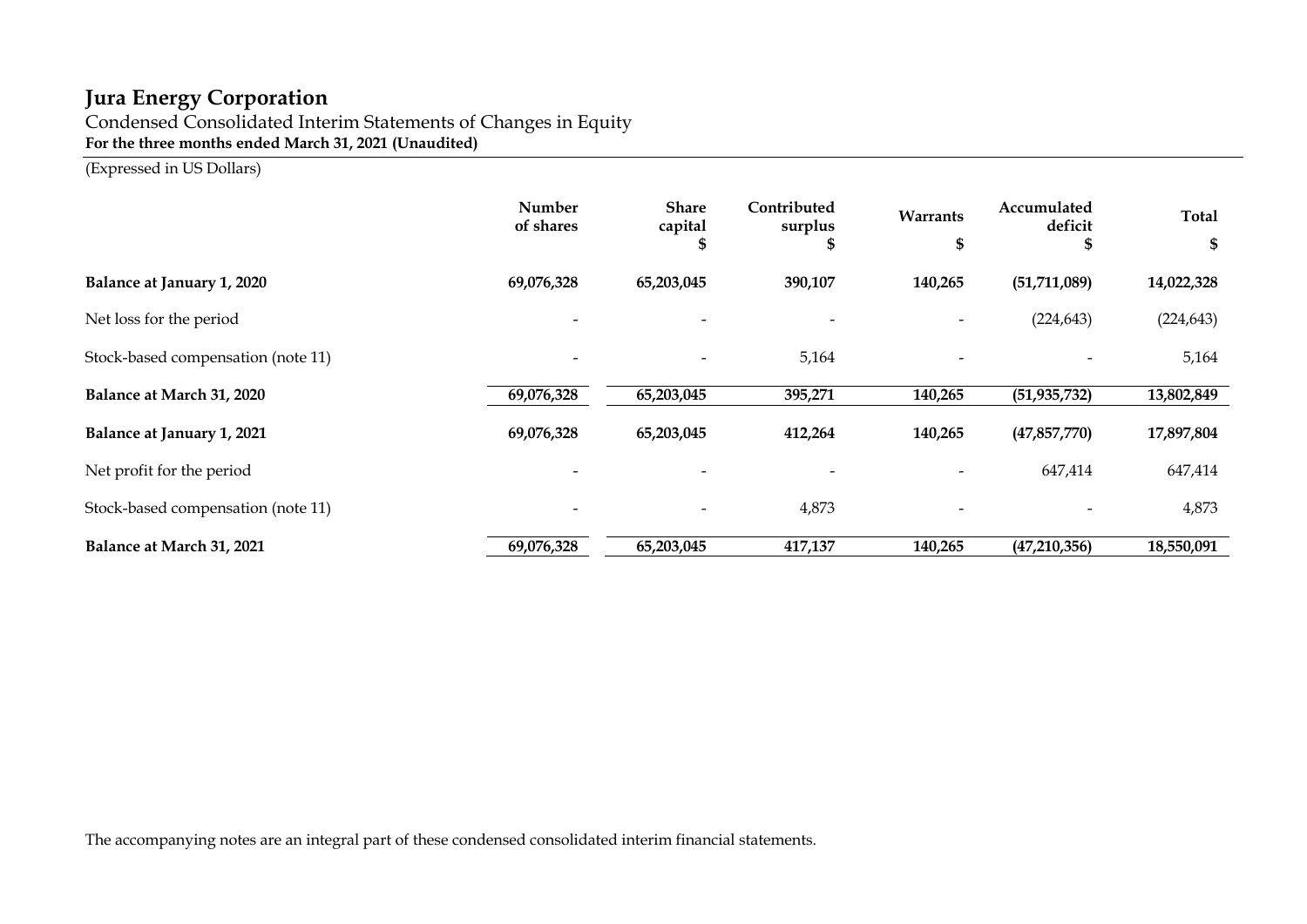(Expressed in US Dollars)

#### **1 Company and its operations**

Jura Energy Corporation ("JEC", "Jura" or the "Company") is listed on the TSX Venture Exchange ("TSX-V") and trades under the symbol "JEC". The registered office of Jura Energy Corporation is located at Suite 2100, 144 – 4th Avenue SW, Calgary, T2P 3N4, Alberta, Canada. These condensed consolidated interim financial statements include financial statements of Jura Energy Corporation ("JEC"), and its wholly-owned subsidiaries Spud Energy Pty Limited ("SEPL"), PetExPro Ltd. ("PEPL"), Frontier Oil and Gas Holdings Limited ("FOGHL") and Frontier Holdings Limited ("FHL").

These condensed consolidated interim financial statements were approved and authorized for issue by the Company's board of directors on May 28, 2021.

#### **2 Going concern**

Management has prepared these condensed consolidated interim financial statements in accordance with the International Financial Reporting Standards ("IFRS") applicable to a going concern, which contemplates that assets will be realized, and liabilities will be discharged in the normal course of business as they become due. The Company had a working capital deficiency of \$7.81 million at March 31, 2021 (December 31, 2020: \$5.35 million). During the three months period ended March 31, 2021, the Company reported a net profit of \$0.65 million (March 31, 2020: net loss of \$0.22 million) and net cash generated from / (used in) operating activities of \$2.58 million (March 31, 2020: (\$0.12) million). As at March 31, 2021, the Company had an accumulated deficit of \$47.21 million (December 31, 2020: \$47.86 million). In addition to its ongoing working capital requirements, the Company also had financial commitments as at March 31, 2021 that amounted to \$3.24 million.

The Company's performance has improved significantly since January 2020 after commencement of production from Ayesha, Aminah and Ayesha North leases and a fourth well in the Zarghun South lease, however, until the Company shows a history of sustained earnings and reduction in financial liabilities there are material uncertainties that raise significant doubt as to the ability of the Company to continue as a going concern and, accordingly, the appropriateness of the use of the accounting principles applicable to a going concern.

Therefore, the condensed consolidated interim financial statements of the Company do not reflect the adjustments to the carrying values of assets and liabilities and the reported revenues and expenses and balance sheet classifications that would be necessary if the Company was unable to realize its assets and settle its liabilities as a going concern in the normal course of operations. Such adjustments could be material.

#### **3 Basis of preparation**

These condensed consolidated interim financial statements have been prepared in accordance with IFRS, as applicable to the interim financial reports including IAS 34 - Interim Financial Reporting. These condensed consolidated interim financial statements do not include all the information and disclosures required in the annual financial statements and should be read in conjunction with the annual audited financial statements of the Company for the year ended December 31, 2020 which have been prepared in accordance with IFRS, as issued by the International Accounting Standards Board.

The accounting policies adopted in the preparation of these condensed consolidated interim financial statements are consistent with those followed in the preparation of the Company's consolidated annual audited financial statements for the year ended December 31, 2020.

The preparation of these condensed consolidated interim financial statements in conformity with approved accounting standards requires the use of certain critical accounting estimates. It also requires management to exercise its judgement in the process of applying the Company's accounting policies. Estimates and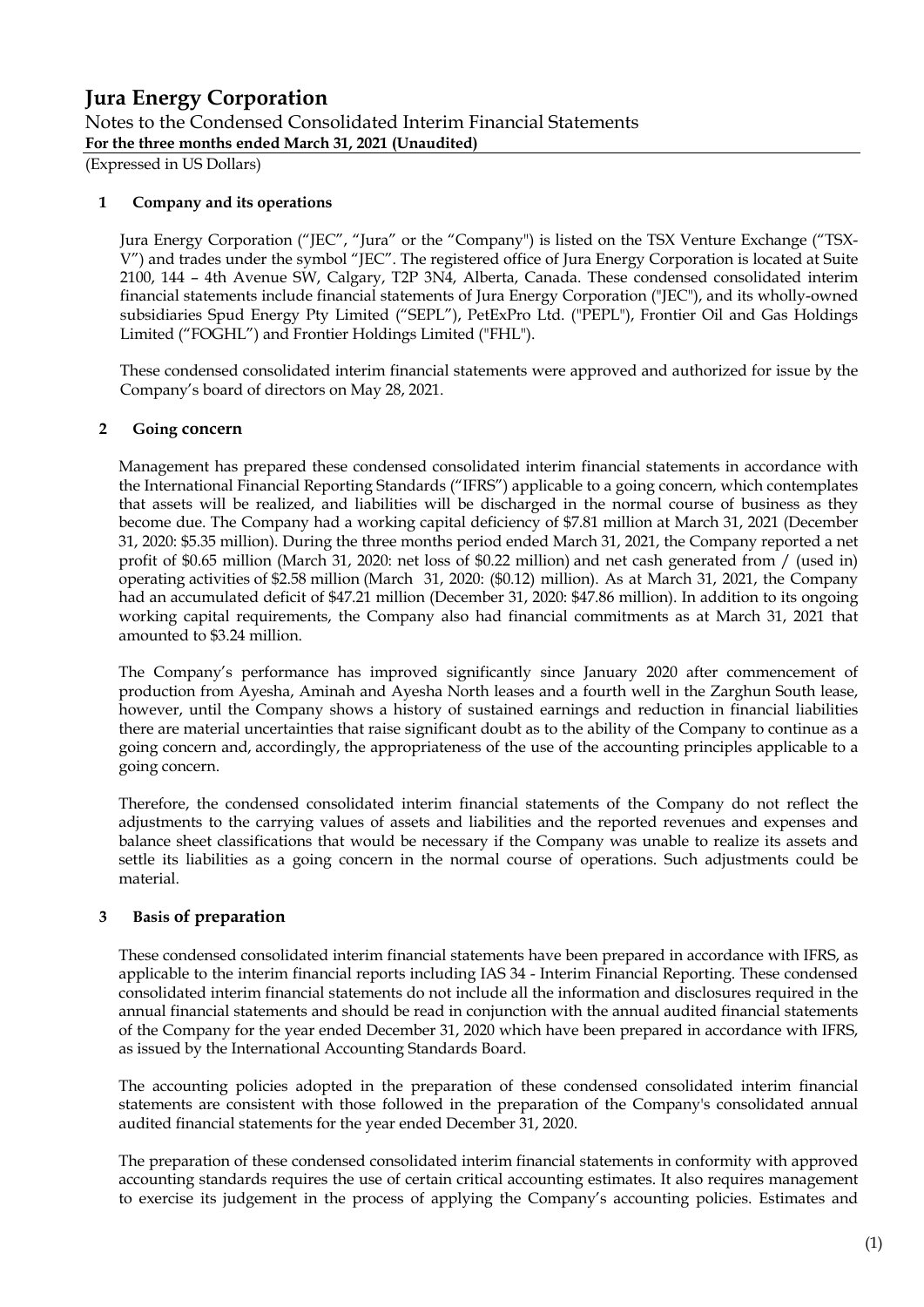(Expressed in US Dollars)

judgments are continually evaluated and are based on historical experience including the expectation of future events that are believed to be reasonable under the circumstances. Estimates and judgements made by the management in the preparation of these condensed consolidated interim financial statements are the same as those used in the preparation of Company's consolidated annual audited financial statements for the year ended December 31, 2020.

In March 2020, the World Health Organization declared a global pandemic following the emergence and rapid spread of a novel strain of coronavirus ("COVID-19"). COVID-19 continues to impact worldwide demand for crude oil and therefore global commodity markets. Price volatility remains largely due to market sensitivity to COVID-19 related news including vaccine breakthroughs and rollouts, and the resurgence of COVID-19 cases and developing variants of concern. The continued impact on capital and financial markets on a macro-scale present uncertainty and risk with respect to the Company's performance, and estimates and assumptions used in the preparation of its financial results.

#### **4 Accounts and other receivables**

|                                     | March      | December   |
|-------------------------------------|------------|------------|
|                                     | 31, 2020   | 31, 2020   |
|                                     | S          |            |
| Trade receivables (note 4 a)        | 12,195,606 | 10,961,234 |
| Due from concession operator        |            | 579,323    |
| Due from related parties (note 4 b) | 1,104,463  | 1,104,463  |
| Prepayments                         | 34,094     | 50,424     |
| Security deposits                   | 42,062     | 42,062     |
| Other receivables                   | 331,429    | 243,417    |
|                                     | 13,707,654 | 12,980,923 |
| Provision for impairment (note 4 b) | (818, 218) | (818, 218) |
|                                     | 12,889,436 | 12,162,705 |

- a) The trade receivables are provided as a security by way of irrevocable assignment into the collection accounts maintained with AKBL, the lead arranger, acting on behalf of the participants, pursuant to the terms of the syndicated term finance facility (*refer to note 7 (a) for further details*).
- b) This represents \$818,218 and \$286,245 (December 31, 2020: \$818,218 and \$286,245) receivable from Energy Exploration Limited ("EEL") and JS Energy Limited ("JSEL") respectively. The balances are receivable on demand and carry no interest.

Amount due from EEL represents expenses recharged and payments made on behalf of EEL. EEL has a 12% working interest in Zamzama North exploration license. However, owing to the expiry of the term of the Zamzama North exploration license, the Company has fully provided for the balance receivable from EEL.

#### **5 Property, plant and equipment**

|                                           |              |            | Other operating assets |           |           |              |
|-------------------------------------------|--------------|------------|------------------------|-----------|-----------|--------------|
|                                           | Oil and gas  | Computer   | Furniture              | Office    | Motor     |              |
|                                           | properties   |            | equipment and fixtures | equipment | vehicles  | Total        |
|                                           |              |            |                        |           |           |              |
| Cost                                      | 70.737.070   | 114,603    | 24,011                 | 48,949    | 220,304   | 71,144,937   |
| Accumulated depletion, depreciation and   |              |            |                        |           |           |              |
| impairment                                | (25,757,125) | (105, 243) | (23,942)               | (48, 949) | (208,716) | (26,143,975) |
| Opening net book value                    | 44,979,945   | 9,360      | 69                     |           | 11,588    | 45,000,962   |
| Period ended March 31, 2021               |              |            |                        |           |           |              |
| Additions during the period               | 698.014      |            |                        |           |           | 698,014      |
| Depletion and depreciation for the period | (1,251,043)  | (1,802)    | (69)                   |           | (5,484)   | (1,258,398)  |
| Carrying amount at March 31, 2021         | 44,426,916   | 7,558      |                        |           | 6,104     | 44,440,578   |
| Cost                                      | 71,435,084   | 114,603    | 24.011                 | 48.949    | 220.304   | 71,842,951   |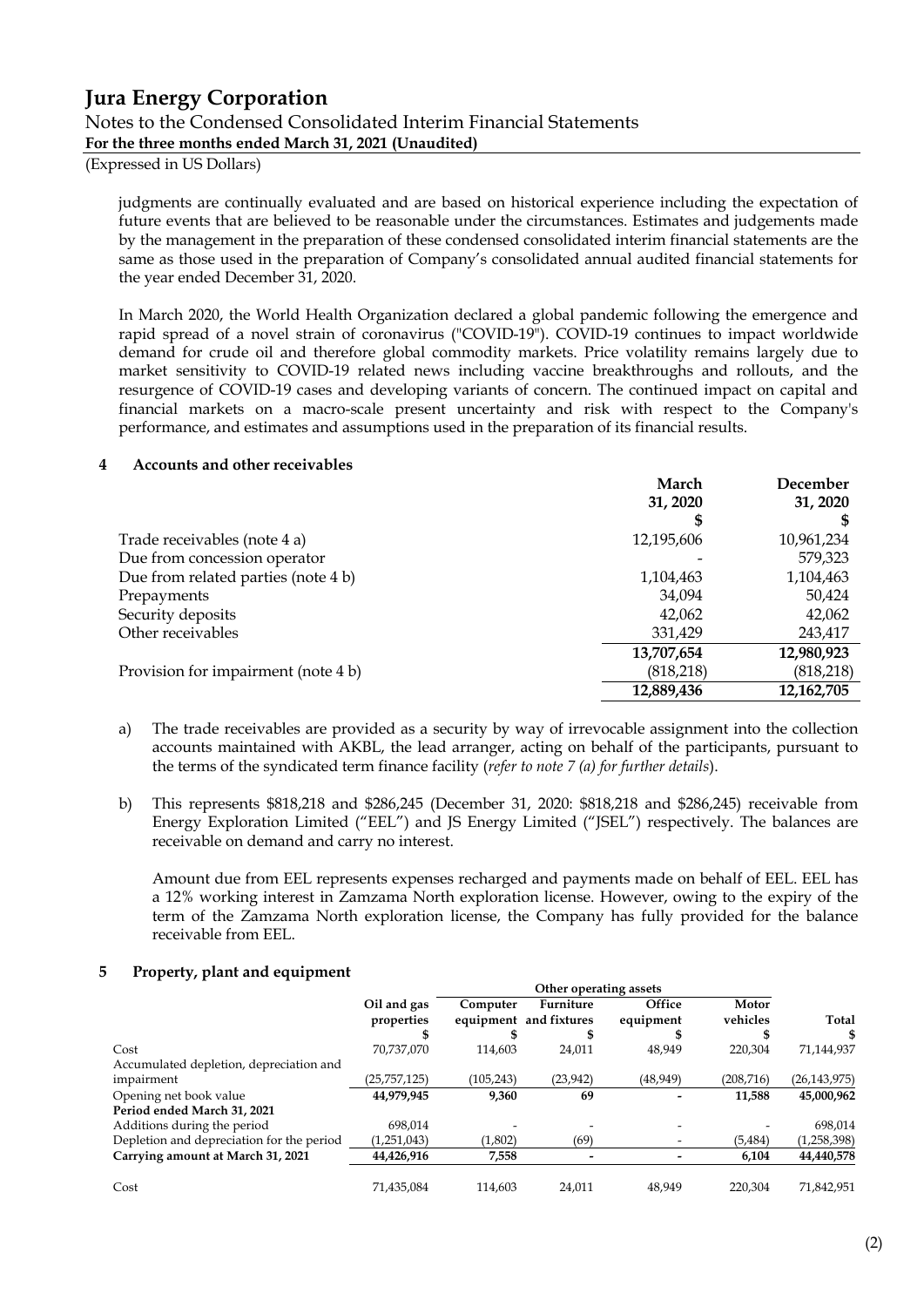# Notes to the Condensed Consolidated Interim Financial Statements

### **For the three months ended March 31, 2021 (Unaudited)**

### (Expressed in US Dollars)

| Accumulated depletion, depreciation and |                |            |                              |           |            |                |
|-----------------------------------------|----------------|------------|------------------------------|-----------|------------|----------------|
| impairment                              | (27,008,168)   | (107, 045) | (24, 011)                    | (48, 949) | (214,200)  | (27, 402, 373) |
| Carrying amount at March 31, 2021       | 44,426,916     | 7,558      | $\qquad \qquad \blacksquare$ |           | 6,104      | 44,440,578     |
|                                         |                |            |                              |           |            |                |
| Cost                                    | 63,520,728     | 109,148    | 24,011                       | 48,949    | 339,879    | 64,042,715     |
| Accumulated depletion, depreciation and |                |            |                              |           |            |                |
| impairment                              | (20, 351, 937) | (101,988)  | (22, 423)                    | (48, 949) | (264, 530) | (20,789,827)   |
| Opening net book value                  | 43,168,791     | 7,160      | 1,588                        |           | 75,349     | 43,252,888     |
| Year ended December 31, 2020            |                |            |                              |           |            |                |
| Additions during the year               | 4,029,971      | 5,455      |                              |           |            | 4,035,426      |
| Addition in asset retirement obligation | 319,031        |            |                              |           |            | 319,031        |
| Revision in asset retirement obligation | 757,617        |            |                              |           |            | 757,617        |
| Transferred from exploration and        |                |            |                              |           |            |                |
| evaluation assets                       | 2,109,723      |            |                              |           |            | 2,109,723      |
| Disposal during the year                |                |            |                              |           |            |                |
| - Cost                                  |                |            | $\overline{\phantom{a}}$     |           | (119, 575) | (119, 575)     |
| - Accumulated depreciation              |                |            |                              |           | 77,727     | 77,727         |
|                                         |                |            |                              |           | (41, 848)  | (41, 848)      |
| Depletion and depreciation for the year | (4,655,188)    | (3,255)    | (1,519)                      |           | (21, 913)  | (4,681,875)    |
| Impairment for the year                 | (750,000)      |            |                              |           |            | (750,000)      |
| Carrying amount at December 31, 2020    | 44,979,945     | 9,360      | 69                           | -         | 11,588     | 45,000,962     |
|                                         |                |            |                              |           |            |                |
| Cost                                    | 70,737,070     | 114,603    | 24,011                       | 48,949    | 220,304    | 71,144,937     |
| Accumulated depletion, depreciation and |                |            |                              |           |            |                |
| impairment                              | (25, 757, 125) | (105, 243) | (23, 942)                    | (48, 949) | (208, 716) | (26, 143, 975) |
| Carrying amount at December 31, 2020    | 44,979,945     | 9,360      | 69                           |           | 11,588     | 45,000,962     |
| Annual rate of depreciation (%)         |                | 33.33%     | 20.00%                       | 33.33%    | 20.00%     |                |

a) Motor vehicles include the following amounts where the Company is a lessee under a finance lease (*refer to note 7 (b) for further details*):

| March     | December   |
|-----------|------------|
|           | 31, 2020   |
|           |            |
| 146.086   | 146,086    |
| (139,982) | (134, 498) |
| 6.104     | 11,588     |
|           | 31, 2021   |

#### **6 Exploration and evaluation assets**

| March     | December    |  |
|-----------|-------------|--|
| 31, 2021  | 31, 2020    |  |
|           |             |  |
| 3,317,483 | 4,626,053   |  |
| 123,405   | 808,019     |  |
|           | (2,109,723) |  |
|           | (6,866)     |  |
| 3,440,888 | 3,317,483   |  |
|           |             |  |

#### **7 Borrowings**

| 100110111150<br>Current                            | March<br>31, 2021 | December<br>31, 2020 |
|----------------------------------------------------|-------------------|----------------------|
| AKBL Syndicated term finance facilities (note 7 a) | 3,141,590         | 2,188,881            |
| Finance lease obligations (note 7 b)               | 1.547             | 6,196                |
|                                                    | 3,143,137         | 2,195,077            |
| Non-current                                        |                   |                      |
| AKBL Syndicated term finance facilities (note 7 a) | 9,781,543         | 10,121,455           |
| Finance lease obligations (note 7 b)               |                   | 284                  |
|                                                    | 9,781,543         | 10,121,739           |
| <b>Total borrowings</b>                            | 12,924,680        | 12,316,816           |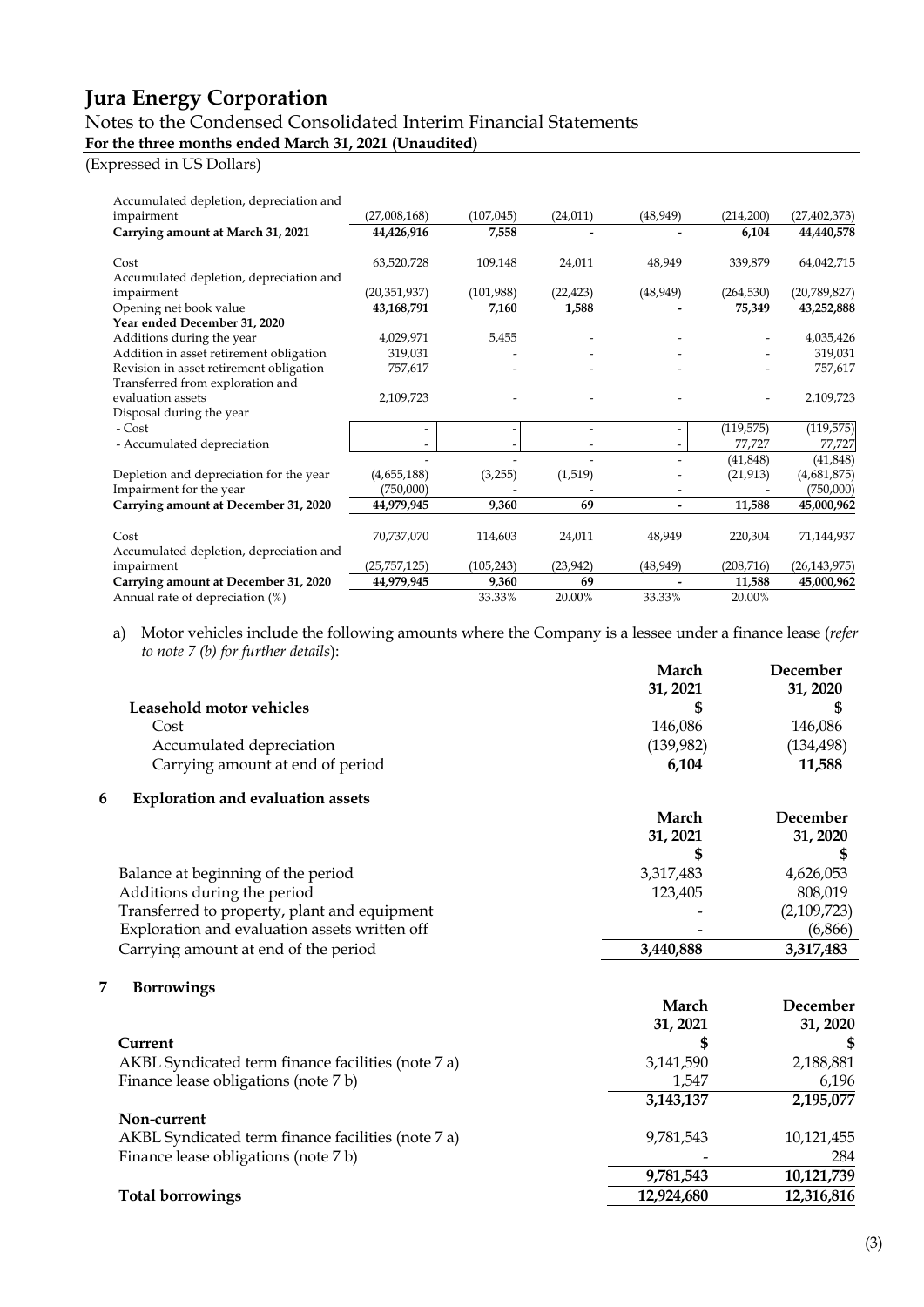(Expressed in US Dollars)

a) On January 31, 2020, SEPL entered into long term syndicated term finance facilities of PKR 2,000 million (approximately \$13.04 million) with AKBL, the lead arranger acting on behalf of the participants (the "AKBL Facility").

The syndicate is comprised of AKBL, JS Bank Limited ("JSBL"), a related party of Jura, and Al Baraka Bank Pakistan Limited ("ABPL") with participation of PKR 1,000 million (approximately \$6.52 million), PKR 550 million (approximately \$3.59 million) and PKR 450 million (approximately \$2.93 million) respectively. The AKBL Facility carries interest at the rate of 3-month KIBOR plus 2.50%. The interest is payable quarterly in arrears whereas the principal is repayable in sixteen equal quarterly installments commencing after a grace period of one year from the date of first disbursement.

The AKBL Facility is secured by corporate guarantees of Jura and FHL, a first hypothecation charge on the moveable fixed assets of SEPL with a 25% margin, an assignment of present and future receivables of SEPL and FHL with a 25% margin, a lien on collection accounts of SEPL and FHL maintained with AKBL and a lien on SEPL's debt service reserve account and debt payment account maintained with AKBL.

Under the terms of the AKBL Facility, the Pakistan Branch of SEPL must comply at each year-end (i.e. December 31) with the following financial covenants:

- i) Debt service coverage ratio of at least 1.20 times;
- ii) Current ratio of 1:1; and
- iii) Debt to equity ratio of not more than 60:40.

As at December 31, 2020, the Pakistan Branch of SEPL was compliant with the above financial covenants.

b) In February 2016, SEPL entered into a diminishing musharaka facility with ABPL for the lease of vehicles for the Company's employees, in the amount of up to PKR 42 million (approximately \$0.27 million). Under the terms of the facility, the Company has the option to acquire the leased vehicles without any consideration upon expiry of the lease term. The lease term is five years. The commitments in relation to the finance lease payable are as follows:

|          | December |
|----------|----------|
| 31, 2021 | 31, 2020 |
| \$       |          |
| 1,677    | 6,446    |
|          | 291      |
|          |          |
| 1,677    | 6,737    |
| (130)    | (257)    |
| 1,547    | 6,480    |
|          |          |
| 1,547    | 6,196    |
|          | 284      |
|          |          |
| 1,547    | 6,480    |
|          |          |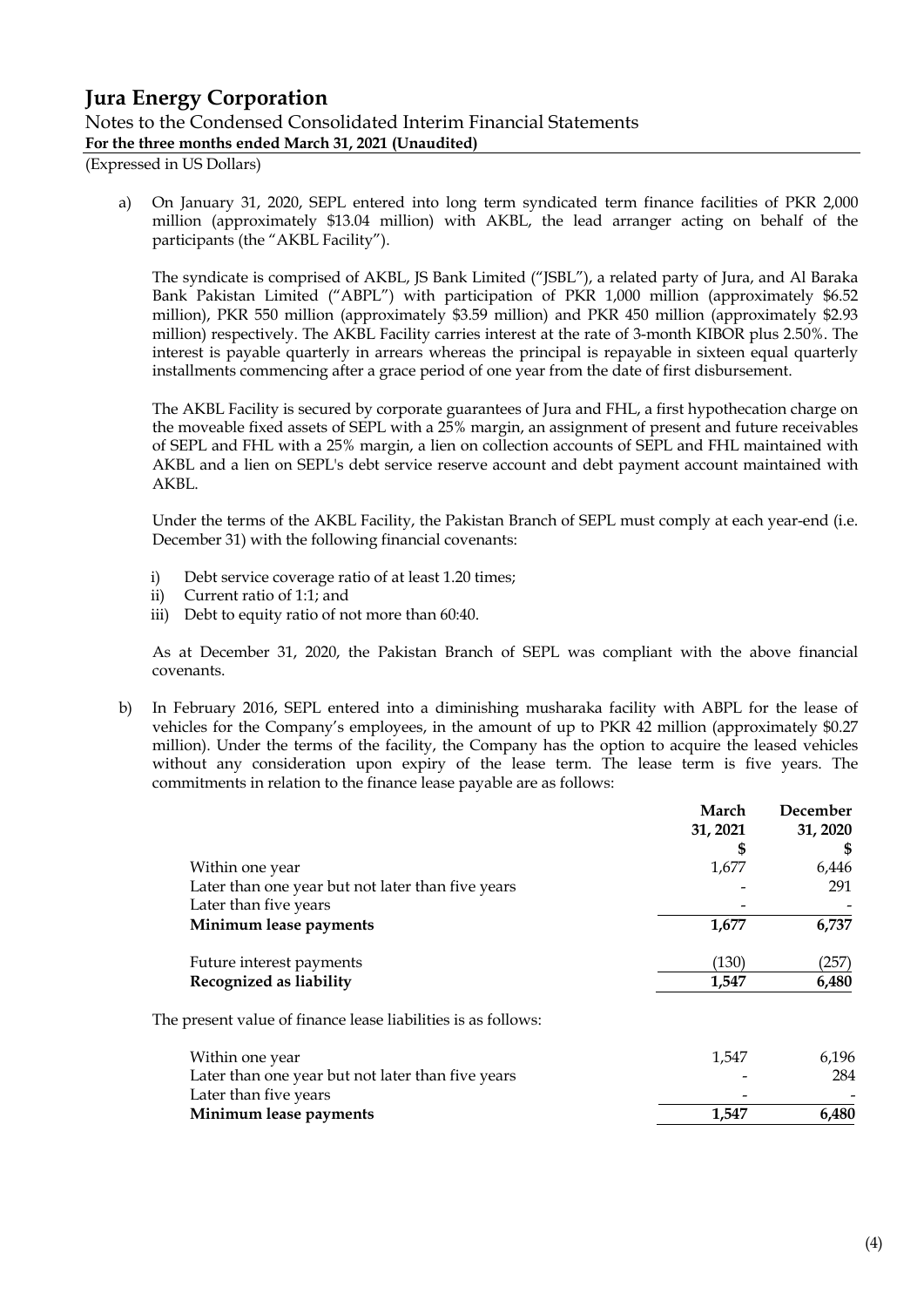Notes to the Condensed Consolidated Interim Financial Statements **For the three months ended March 31, 2021 (Unaudited)**

(Expressed in US Dollars)

#### **8 Amounts due to related parties**

|                                       | March     | December   |
|---------------------------------------|-----------|------------|
|                                       | 31, 2021  | 31, 2020   |
| Current                               |           |            |
| Running finance facilities (note 8 a) | 4,125,889 | 3,968,181  |
|                                       | 4,125,889 | 3,968,181  |
| Non-current                           |           |            |
| Shareholder loan (note 8 b)           | 4,152,722 | 7,489,109  |
|                                       | 4,152,722 | 7,489,109  |
| Total amounts due to related parties  | 8,278,611 | 11,457,290 |

a) On June 11, 2020, SEPL entered into a running finance facility ("RF Facility-I") of PKR 425 million (approx. \$2.77 million) with JSBL, a related party. The proceeds of the RF Facility-I were utilized to fund the operating expenses of SEPL. The outstanding amount of RF Facility-I carries interest at the rate of 1-month KIBOR plus 2% payable quarterly in arrears. The RF Facility-I is secured by corporate guarantees of Jura and FHL, a first hypothecation charge on the moveable fixed assets of FHL with a 25% margin, a ranking hypothecation charge on the moveable fixed assets of SEPL with a 25% margin, to be upgraded to a pari passu charge within 180 days of first disbursement, a ranking assignment of present and future receivables of SEPL and FHL with a 25% margin and a lien on SEPL and FHL bank accounts maintained with JSBL.

Further, on November 03, 2020, SEPL entered into another running finance facility ("RF Facility-II") of PKR 200 million (approx. \$1.30 million) with JSBL, a related party. The proceeds of the RF Facility-II were utilized to fund the operating expenses of SEPL. The outstanding amount of RF Facility-II carries interest at the rate of 1-month KIBOR plus 2.25% payable quarterly in arrears. The RF Facility-II is also secured by corporate guarantees of Jura and FHL, a first hypothecation charge on the moveable fixed assets of FHL with a 25% margin, a ranking hypothecation charge on the moveable fixed assets of SEPL with a 25% margin, a ranking assignment of present and future receivables of SEPL and FHL with a 25% margin and a lien on SEPL and FHL bank accounts maintained with JSBL.

b) This represent unsecured bridge loan of \$4,152,722 (December 31, 2020: \$7,489,109) from the majority shareholder of the Company, JSEL. The principal amount bears interest at the rate of 11% per annum compounded quarterly. The principal and accrued interest outstanding as at March 31, 2021 are payable on demand, however, the shareholder has provided a written undertaking to the Company, pursuant to which the shareholder loans shall not be called for repayment for a minimum period of twelve months from the date of approval of these condensed consolidated interim financial statements.

Further, JSEL has the option to convert, in whole or in part, the principal and accrued interest under the bridge loan for a subscription of JEC shares, on the basis of one JEC share for each C\$1.00 so converted ("the Conversion Option") subject to the restriction that, during any six month period, the aggregate number of JEC shares issuable to JSEL under the Conversion Option may not exceed 10% of the number of JEC shares outstanding, on a non-diluted basis, prior to the date of the first conversion. As at March 31, 2021, a maximum of 5,222,047 shares are issuable under the Conversion Option.

At March 31, 2021, the bridge loan comprised two components: (i) the host agreement and (ii) the embedded derivative representing the Conversion Option. The host agreement has been accounted for using the amortized cost method and the embedded derivative has been accounted for at fair value determined using the Black-Scholes Option Pricing Model. The fair value of the embedded derivative at March 31, 2021, was \$nil (December 31, 2020: \$nil).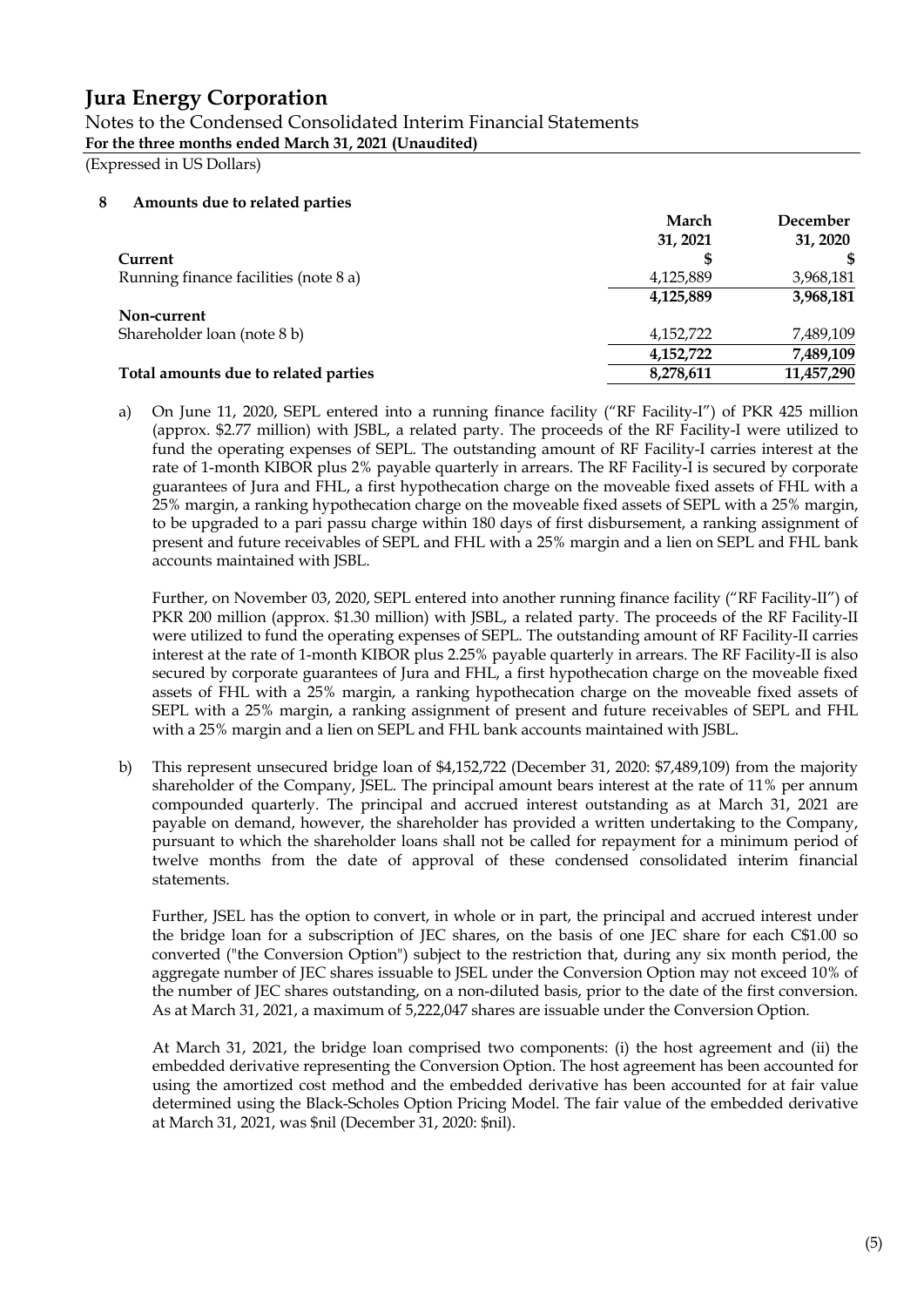Notes to the Condensed Consolidated Interim Financial Statements **For the three months ended March 31, 2021 (Unaudited)**

(Expressed in US Dollars)

#### **9** The contractual maturities of borrowing and amounts due to related parties are as follows:

|                                         | Carrying<br>value<br>J. | Not later<br>than one<br>year | Later than one year<br>and not later than<br>five years<br>Œ | Later than<br>five years<br>SS. |
|-----------------------------------------|-------------------------|-------------------------------|--------------------------------------------------------------|---------------------------------|
| At March 31, 2021                       |                         |                               |                                                              |                                 |
| AKBL Syndicated term finance facilities | 12,923,133              | 3,141,590                     | 9,781,543                                                    |                                 |
| Finance lease obligations               | 1,547                   | 1,547                         |                                                              |                                 |
| Shareholder loan                        | 4,152,722               |                               | 4,152,722                                                    |                                 |
| Running finance facilities              | 4,125,889               | 4,125,889                     |                                                              |                                 |
|                                         | 21,203,291              | 7,269,026                     | 13,934,265                                                   |                                 |
| At December 31, 2020                    |                         |                               |                                                              |                                 |
| AKBL Syndicated term finance facilities | 12,310,336              | 2,188,881                     | 10,121,455                                                   |                                 |
| Finance lease obligations               | 6,480                   | 6,196                         | 284                                                          |                                 |
| Shareholder loan                        | 7,489,109               |                               | 7,489,109                                                    |                                 |
| Running finance facilities              | 3,968,181               | 3,968,181                     |                                                              |                                 |
|                                         | 23,774,106              | 6,163,258                     | 17,610,848                                                   |                                 |

The fair value of borrowings and amounts due to related parties is not materially different to their carrying amount since the interest payable is close to the current market rate. The fair values are determined based on discounted cash flows using the Company's weighted average current cost of borrowing.

#### **10 Asset retirement obligation**

| March<br>31, 2021 | December<br>31, 2020 |
|-------------------|----------------------|
|                   |                      |
| 4,358,575         | 3,206,559            |
|                   | 319,031              |
|                   | 757,617              |
| 46.622            | 75,368               |
| 4,405,197         | 4,358,575            |
|                   |                      |

#### **11 Share capital**

#### **Authorized share capital**

The Company is authorized to issue an unlimited number of common shares and an unlimited number of preferred shares. The preferred shares may be issued in one or more series, with rights and privileges for each series as determined by the Board. As at March 31, 2021, 69,076,328 (December 31, 2020: 69,076,328) common share of C\$ 1 were outstanding.

#### **Stock options**

The Company has a share option plan pursuant to which options may be granted to directors, officers, and employees of the Company. The options generally vest over a period of up to three years and expire no more than five years from the date of grant.

#### **Restricted Share Units**

The Company has a restricted share unit plan pursuant to which restricted share units ("RSU") may be granted to directors and officers of the Company. The RSU vest over a period of up to three years and expire no more than five years from the date of grant.

As at March 31, 2021, 1,221,753 restricted share units were outstanding.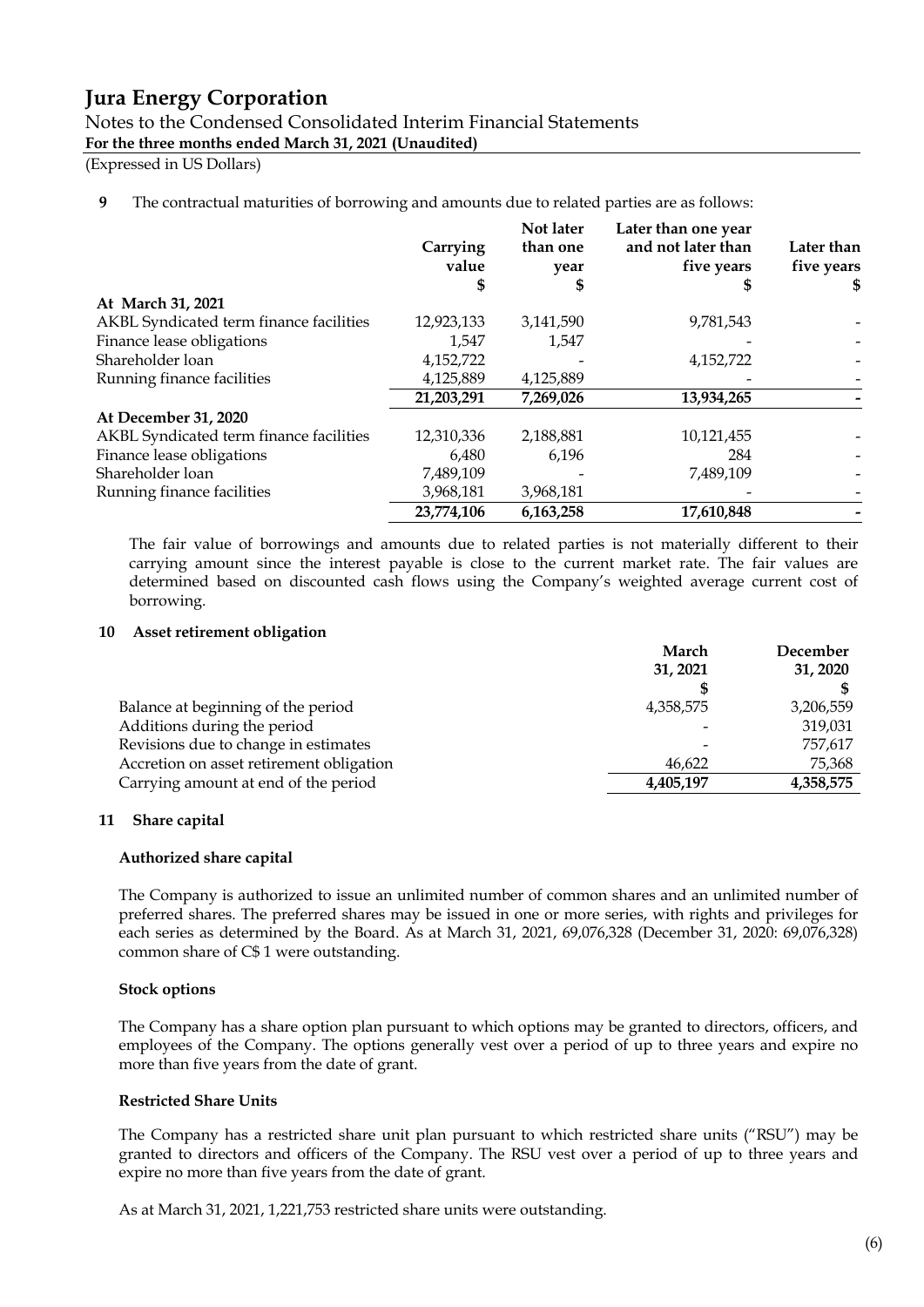(Expressed in US Dollars)

#### **Stock-based compensation and contributed surplus**

During the three months ended March 31, 2021, stock-based compensation of \$4,873 (March 31, 2020: \$5,164) was charged to the condensed consolidated interim statement of comprehensive income / (loss).

#### **12 Contingencies and commitments**

There has been no material change in contingencies as disclosed in the latest consolidated annual audited financial statements of the Company for the year ended December 31, 2020.

#### Commitments

|                                                                      | March<br>31, 2021 | December<br>31, 2020 |
|----------------------------------------------------------------------|-------------------|----------------------|
|                                                                      |                   |                      |
| Minimum capital commitments related to exploration licenses          | 2,972,086         | 2,972,086            |
| Commitments under approved AFEs                                      | 266,500           | 558,550              |
| Commitment under share purchase agreement for the acquisition of EEL | 1,000             | 1,000                |
|                                                                      | 3,239,586         | 3,531,636            |
| Cost of production<br>13                                             |                   |                      |
|                                                                      | March             | March                |
|                                                                      | 31, 2021          | 31, 2020             |
|                                                                      |                   |                      |
| Production costs                                                     | 821,797           | 730,392              |
| Depletion of oil and gas properties (note 5)                         | 1,251,043         | 677,144              |
|                                                                      | 2,072,840         | 1,407,536            |
| General and administrative expenses<br>14                            |                   |                      |
|                                                                      | March             | March                |
|                                                                      | 31, 2021          | 31, 2020             |
|                                                                      | S                 | \$                   |
| Employees' benefits                                                  | 263,129           | 211,451              |
| Directors' compensation                                              | 22,216            | 21,414               |
| Depreciation of other operating assets                               | 7,355             | 8,967                |
| Legal and professional charges                                       | 21,812            | 24,356               |
| Travelling expenses                                                  | 3,213             | 18,823               |
| Consultancy (note 14 a)                                              | 75,366            | 102,801              |
| Office rent and utilities                                            | 40,894            | 22,066               |
| Other expenses                                                       | 49,859            | 17,414               |
|                                                                      | 483,844           | 427,292              |
|                                                                      |                   |                      |

a) Consultancy includes an amount of \$20,000 (2020: \$20,000) charged by JS North Asia Investments Limited, a related party.

#### **15 Finance costs**

|                                                              | March    | March    |
|--------------------------------------------------------------|----------|----------|
|                                                              | 31, 2021 | 31, 2020 |
|                                                              |          |          |
| Interest on the amounts due to related parties               | 254,572  | 387,811  |
| Interest on borrowings                                       | 341,449  | 486,559  |
| Accretion on asset retirement obligation (note 10)           | 46,622   | 17,499   |
| Late payment surcharge on payment of cash calls to operators |          | 18,333   |
|                                                              | 642,643  | 910,202  |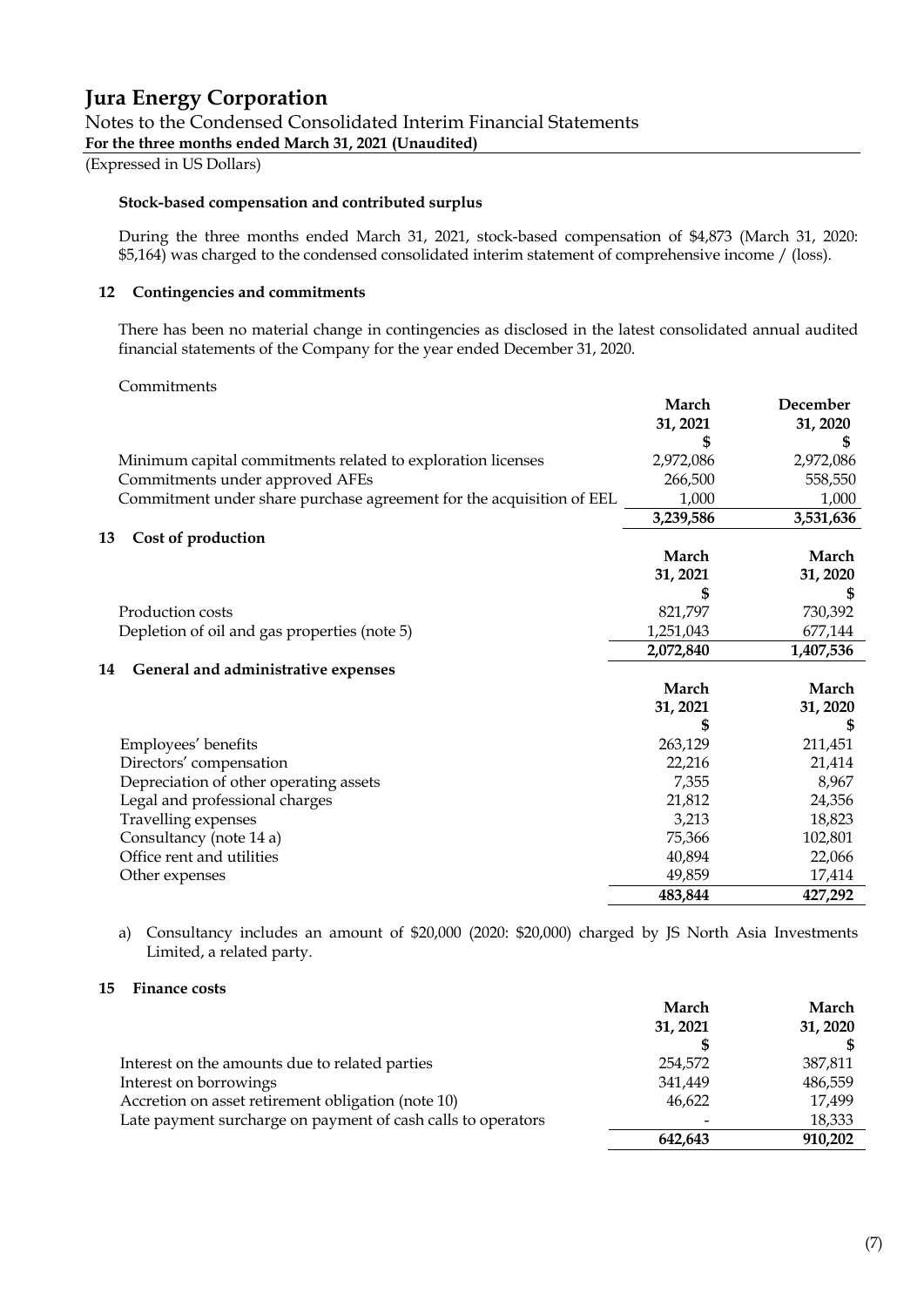Notes to the Condensed Consolidated Interim Financial Statements **For the three months ended March 31, 2021 (Unaudited)**

(Expressed in US Dollars)

#### **16 Earnings / (loss) per share**

|                                               | March<br>31, 2021 | March<br>31, 2020 |
|-----------------------------------------------|-------------------|-------------------|
| Net profit $/$ (loss) for the period          | 647.414           | (224, 643)        |
| Weighted average number of outstanding shares |                   |                   |
| Basic<br>$\overline{\phantom{a}}$             | 69,076,328        | 69,076,328        |
| Diluted<br>$\overline{\phantom{0}}$           | 70,298,081        | 70,298,081        |
|                                               |                   |                   |
| Basic and diluted earnings / (loss) per share | 0.01              | (0.00)            |

For the three months ended March 31, 2021 and 2020, 5,222,047 stock options under shareholder loan were excluded from the calculation of diluted shares as they would be anti-dilutive.

#### **17 Financial risk management**

#### **Financial risk factors**

The Company's activities expose it to a variety of financial risks: market risk (including currency risk, fair value interest rate risk, cash flow interest rate risk and price risk), credit risk and liquidity risk.

These condensed consolidated interim financial statements do not include all financial risk management information and disclosure required in the annual financial statements; they should be read in conjunction with the Company's consolidated annual audited financial statements for the year ended December 31, 2020. There has been no change in the risk management policies since December 31, 2020.

#### **Fair value of financial assets and liabilities**

The fair value of financial assets and liabilities is determined using different levels defined as follows:

- Quoted prices (unadjusted) in active markets for identical assets or liabilities (Level 1).
- Inputs other than quoted prices included within level 1 that are observable for the asset or liability, either directly (that is, as prices) or indirectly (that is, derived from prices) (Level 2).
- Inputs for the asset or liability that are not based on observable market data (that is unobservable inputs) (Level 3).

The fair value of cash and cash equivalents, restricted cash, accounts and other receivables and accounts payable and accrued liabilities approximate their carrying amount due to the short-term nature of the instruments.

The fair value of borrowings and amounts due to related parties approximates their carrying value as the interest rates charged on these instruments is comparable to the prevailing interest rates.

#### **18 Transactions with related parties**

The Company's related parties include its majority shareholder, JSEL. Amounts due from / (to) related parties have been disclosed under respective receivable and payable balances. Related parties and their relationship with the Company are as follows:

*Majority Shareholder*

**JS Energy Limited** 

#### *Wholly owned subsidiaries*

- Spud Energy Pty Limited
- PetExPro Ltd.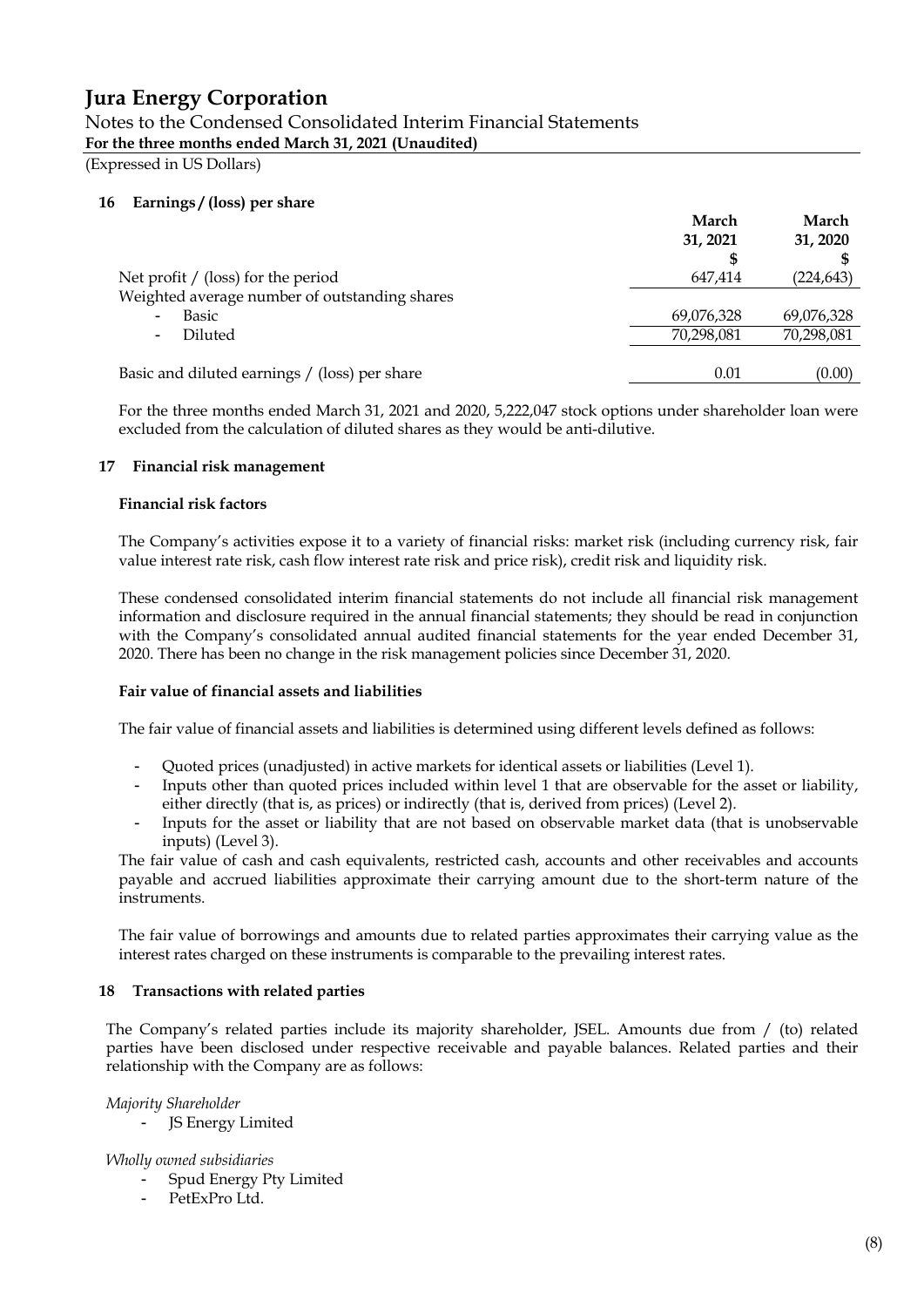Notes to the Condensed Consolidated Interim Financial Statements **For the three months ended March 31, 2021 (Unaudited)**

(Expressed in US Dollars)

- Frontier Oil and Gas Holdings Limited
- Frontier Holdings Limited
- 4515226 Canada Inc.
- 1428112 Alberta Ltd.
- Onni Wilson Avenue Development Limited Partnership
- Onni Elmbridge Development Limited Partnership
- Onni The Point Development Limited Partnership
- Onni IOCO Road One Development Limited

#### *Associated entity*

- JS Bank Limited
- Energy Exploration Limited
- JS Investment Consultancy FZE
- JS North Asia Investments Limited
- Konnect Gas (Private) Limited

#### *Key management personnel*

Key management personnel are those having authority and responsibility for planning, directing and controlling the activities of the Company, directly or indirectly, including any directors (whether executive or otherwise) of the Company. The Company's key management includes its Chief Executive Officer, Chief Financial Officer and its directors.

Transactions with related parties other than those which have been disclosed elsewhere in the financial statements are:

|                                            | March       | December    |
|--------------------------------------------|-------------|-------------|
|                                            | 31, 2021    | 31, 2020    |
| <b>JSEL</b> - majority shareholder         | S           |             |
| <b>Bridge loan</b>                         |             |             |
| Balance payable at beginning of the period | 7,202,864   | 11,933,431  |
| Interest accrued during the period         | 163,613     | 1,170,610   |
| Principal repaid during the period         | (3,309,264) | (932, 796)  |
| Interest paid during the period            | (190, 736)  | (4,694,661) |
| Payments made on behalf of JSEL            |             | (273, 720)  |
| Balance payable at end of the period       | 3,866,477   | 7,202,864   |
| Short term loan                            |             |             |
| Balance payable at beginning of the period |             | 822,739     |
| Interest accrued during the period         |             | 9,804       |
| Principal repaid during the period         |             | (820, 607)  |
| Interest paid during the period            |             | (11, 936)   |
| Balance payable at end of the period       |             |             |
| JSBL - associated company                  |             |             |
| AKBL syndicated term finance facilities    |             |             |
| Balance payable at beginning of the period | 3,385,343   |             |
| Loan received during the period            |             | 3,367,645   |
| Interest accrued during the period         | 93,860      | 361,134     |
| Interest paid during the period            | (84, 555)   | (274, 328)  |
| Exchange loss / (gain) on retranslation    | 159,214     | (69, 108)   |
| Balance payable at end of the period       | 3,553,862   | 3,385,343   |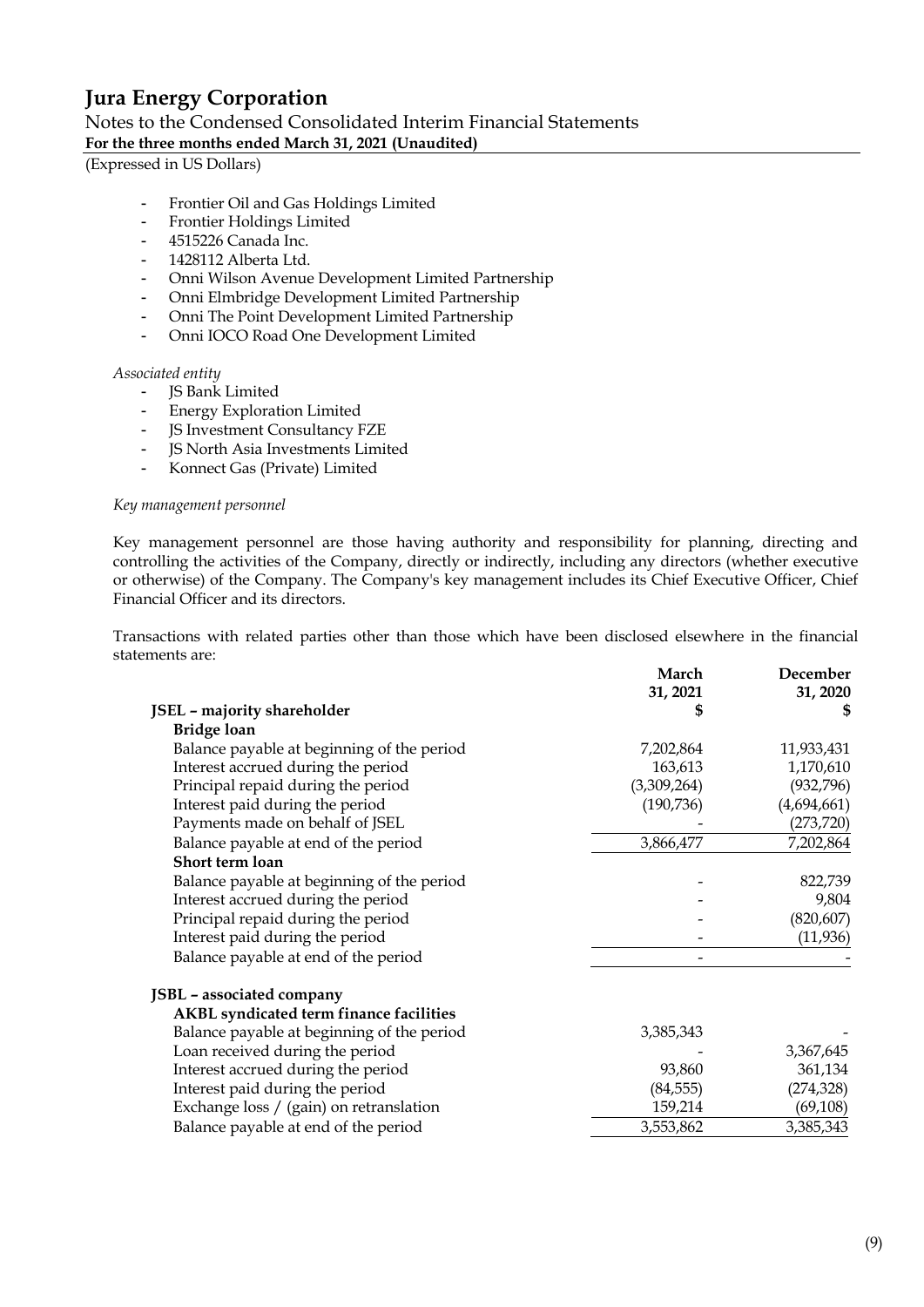Notes to the Condensed Consolidated Interim Financial Statements **For the three months ended March 31, 2021 (Unaudited)**

(Expressed in US Dollars)

|                                                 | March<br>31, 2021 | December<br>31, 2020 |
|-------------------------------------------------|-------------------|----------------------|
|                                                 | S                 | S                    |
| <b>Running finance facilities</b>               |                   |                      |
| Balance payable at beginning of the period      | 3,968,181         |                      |
| Facility utilized / (settled) during the period | (44, 425)         | 3,815,722            |
| Interest accrued during the period              | 90,959            | 185,773              |
| Interest paid during the period                 | (75, 358)         | (66, 595)            |
| Exchange loss on retranslation                  | 186,532           | 33,281               |
| Balance payable at end of the period            | 4,125,889         | 3,968,181            |
| <b>ABPL</b> syndicated credit facilities        |                   |                      |
| Balance payable at beginning of the period      |                   | 1,578,859            |
| Interest accrued during the period              |                   | 38,810               |
| Principal repaid during the period              |                   | (1,552,046)          |
| Interest paid during the period                 |                   | (64, 702)            |
| Exchange gain on retranslation                  |                   | (921)                |
| Balance payable at end of the period            |                   |                      |
| <b>Term finance facilities</b>                  |                   |                      |
| Balance payable at beginning of the period      |                   | 1,852,383            |
| Interest accrued during the period              |                   | 49,877               |
| Principal repaid during the period              |                   | (1,822,783)          |
| Interest paid during the period                 |                   | (78, 970)            |
| Exchange gain on retranslation                  |                   | (507)                |
| Balance payable at end of the period            |                   |                      |
|                                                 | March             | March                |
|                                                 | 31, 2021          | 31, 2020             |
|                                                 | \$                | S                    |
| Key Management Compensation                     |                   |                      |
| Management salaries and benefits                | 112,835           | 69,300               |
| Directors' fees and compensation                | 22,216            | 21,414               |
|                                                 | 135,051           | 90,714               |

#### **19 Operating segment information**

Management has determined the operating segments based on the information that is presented to the Company's board of directors for allocation of resources and assessment of performance. The Company is organized into two operating segments based on geography, namely oil and gas operations in Pakistan ("Pakistan") and corporate activities in Canada ("Canada").

The Pakistan segment derives its revenue primarily from the sale of petroleum products in Pakistan. During the three months ended March 31, 2021, the Pakistan segment had two main customers, Sui Southern Gas Company Limited ("SSGCL") and Engro Fertilizers Limited ("EFL") to whom all the gas from (i) Zarghun South, Ayesha, Aminah and Ayesha North and (ii) Reti, Maru and Maru South is sold respectively. SSGCL is a state-owned entity and EFL is a large publicly-listed company. Percentage breakup of customer wise sales for the three months ended March 31, 2021 and 2020 and trade receivables at March 31, 2021 and December 31, 2020 are as follows:

|              | March<br>31, 2021 | March<br>31, 2020 |
|--------------|-------------------|-------------------|
| Net sales    |                   |                   |
| <b>SSGCL</b> | 93%               | 88%               |
| <b>EFL</b>   | 5%                | 10%               |
| Others       | 2%                | 2%                |